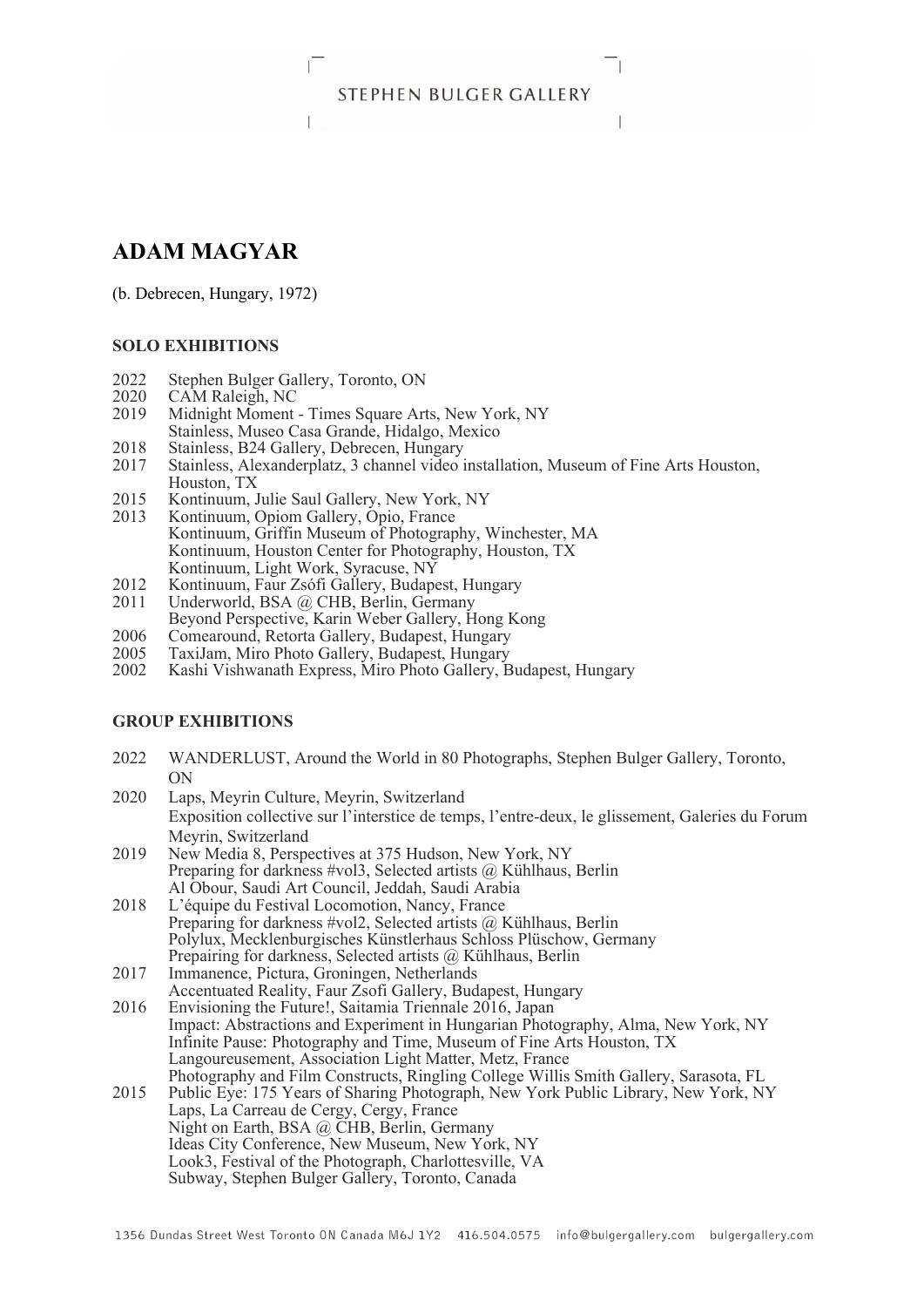| 2014 | UNKNOWN: Pictures of Strangers, Transformer Station, Cleveland, OH                          |
|------|---------------------------------------------------------------------------------------------|
|      | Public Eye, New York Public Library, New York, NY                                           |
|      | Urban Spirit, curated by Dr. Katia David and Ágnes Lőrincz, Galerie Wedding, Berlin,        |
|      | Germany                                                                                     |
|      | Megapolis, Eres Foundation, Munich, Germany                                                 |
|      | METRO, Reinier Gerritsen, Adam Magyar, David Molander, Julie Saul Gallery, New York,<br>NY. |
|      | Trailed Away, Gallery Soso, Seoul, South Korea                                              |
|      | Lapse, curated by Djeff and Fanny Serain, Vasarely Foundation, Aix-en-Provence, France      |
| 2013 | Hungarian Art Photography in the New Millennium, Hungarian National Gallery, Budapest,      |
|      | Hungary                                                                                     |
|      | Love Will Destroy Us In The End, BSA @ Art Suites Gallery, Istanbul, Turkey                 |
|      | Light of Day, Transformer Station, Cleveland, OH                                            |
| 2012 | Breaking God's Heart, BSA @ Liebkranz Galerie, Berlin, Germany                              |
|      | Helsinki Photography Biennial, Helsinki City Museum, Finland                                |
| 2011 | Life as it seems, Faur ZSofi Gallery, Budapest, Germany                                     |
|      | Lens Culture International Exposure Awards: 31 Contemporary Photographers, Gallery 291,     |
|      | San Francisco; Speos Gallery, Paris; VII Dumbo, New York, NY                                |
|      | Young European Landscape BSA @ CHB, Berlin; BSA @ Galerie Wolfsen, Aalborg,                 |
|      | Denmark                                                                                     |
|      | Flashart, Whart, Toulouse, France                                                           |
| 2010 | Photographie Hongroise Contemporaine, Faur ZSofi Gallery - Institut Hongrois, Paris, France |
|      | Separated by Daily Life, Rhubarb East at Mailbox, Birmingham, AL                            |
| 2009 | Defining Urban Life, Karin Weber Gallery, Hong Kong                                         |
|      | Art Sunday, Karin Weber Gallery, Hong Kong                                                  |
| 2008 | Jozsef Pecsi Scholarship Annual Exhibition, Hungarian House of Photography, Budapest,       |
|      | Hungary                                                                                     |
| 2007 | It depends on your point of view, Metro Gallery, Budapest, Hungary                          |
|      | Bits, Bytes and Pixels, Island6, Shanghai, China                                            |
|      | Jozsef Pecsi Photography Scholarship Winners Exhibition, Hungarian Academy, Rome, Italy     |
| 2006 | Untitled Santa, Islandó, Shanghai, China                                                    |
|      | I Love LEDs, Island6, Shanghai, China                                                       |
|      | Getting Along, Island6, Shanghai, China                                                     |
| 2004 | Press Photo Exhibition, Ethnographic Museum Budapest                                        |

### **COLLECTIONS**

Bank of Montreal, Toronto, Canada Bidwell Projects, Peninsula, Canada BNY Mellon, New York, NY Cleveland Clinic Foundation, Beachwood, OH Deutsche Bank Hong Kong Heritage Museum, Hong Kong Light Work, Syracuse, New York Microsoft, Redmond, WA Museum of Fine Arts, Houston, TX Nelson-Atkins Museum of Art, Kansas City, MO New York Public Library, New York, NY

# **COMMISSIONS**

- 2019 Walking forward together, KAUST, Saudi Arabia
- 2016 Saitama Triennale 2016 commission by Saitama Triennale Executive Committee, Saitama, Japan
- Lumiere London commission by Artichoke, London, UK
- 2010 Walking As One, Commissions in Newham, London and Birmingham, UK, to create new images for the Olympic Fence near Stratford Tube Station and the New Library of Birmingham Hoarding. Produced by Rhubarb Rhubarb.